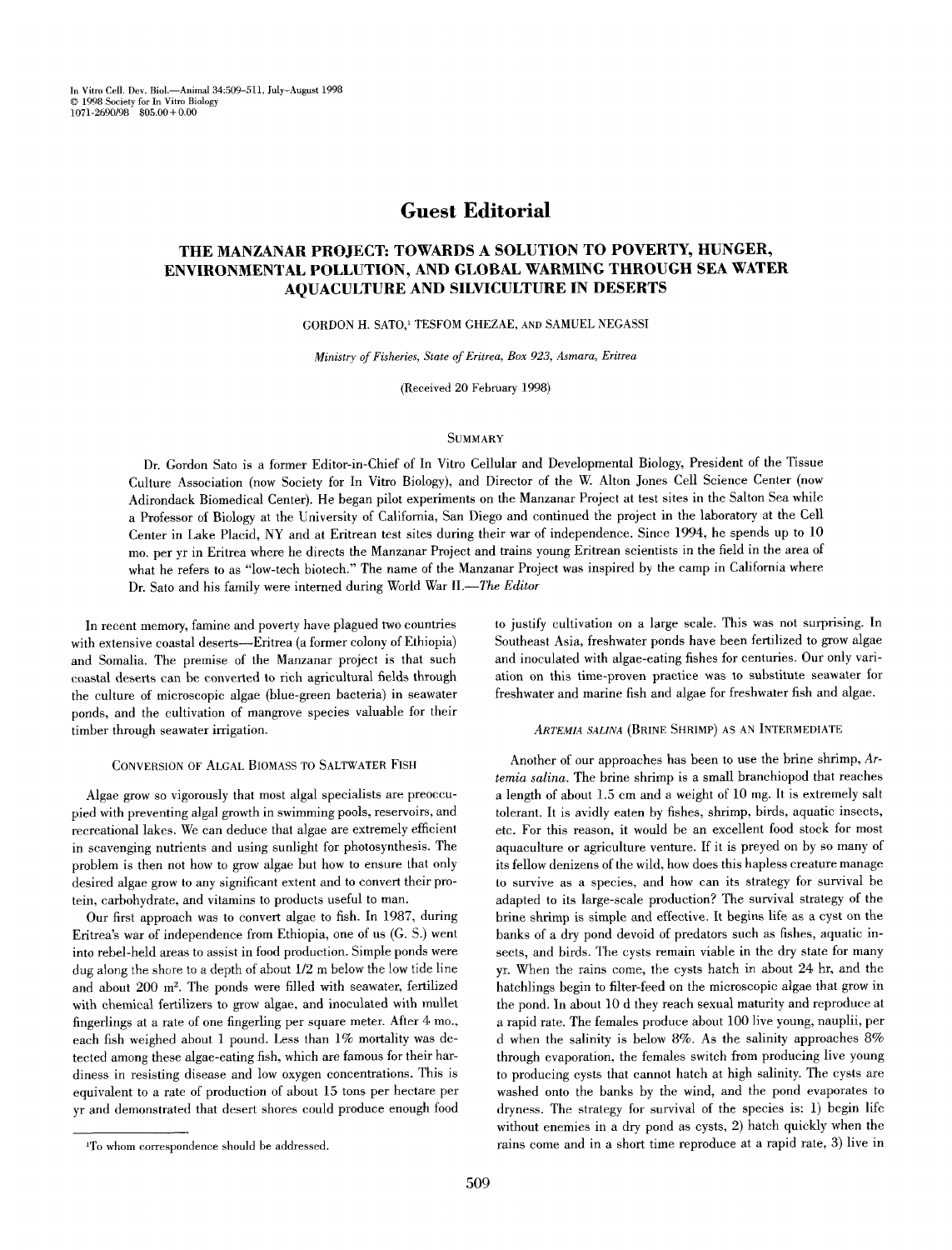water so salty as to exclude many potential predators, and 4) end the cycle as an unpalatable dry cyst that awaits the next rain. We have mass cultured brine shrimp using a strategy similar to that of brine shrimp in the wild.

### MASS CULTIVATION OF BRINE SHRIMP

Brine shrimp cysts from the Great Salt Lake, Utah, were purchased from the Petco Corp. (San Diego, CA, USA) and were used to generate the initial brine shrimp populations. The work was carried out on Halib Island about 30 km offshore from Assab, Eritrea, on the Red Sea. Three ponds, each about 200 m<sup>2</sup>, were dug to a depth of about 0.5 m below the low tide line. The ponds were about 20 m from shore. Water seeped into the ponds through the soil. Tidal variation at Assab averages about 0.5 m, and rainfall averages about 2 cm per year. Both conditions are favorable for brine shrimp production because rapid salinity changes are not effected by rain or exchange with groundwater, and fertilizer losses through leaching are minimized.

When water first enters the pond, its salinity is about 6% and rises to about 8% after 3 wk, the length of the production cycle. The cycle was initiated by pumping the ponds to near dryness, leaving about 1 m<sup>3</sup> in a depression. Five hundred grams of laundry detergent (Omo), was dissolved in the residual water, and with a pump the pond was washed with detergent. In some cases, 300 g of sodium hypochlorite was also added. Water re-entered the pond by seepage and reached sea level in 1 d. At this point, 200 g of adult brine shrimp were added, and di-ammonium phosphate was added at a rate of 2.5 kg per 3 wk or about 120 g per d.

Within 4 d, the ponds were visibly green with algae, and peak algal density was reached in about 10 d. At first the algae grew faster than they could be consumed by the brine shrimp, but the brine shrimp population overtook the algae at about Day 20 of the cycle. The pond suddenly cleared of algae, and the brine shrimp were harvested, drained, and weighed. We harvested the bulk of the brine shrimp by attracting them to the light of flashlights suspended over the edge of the pond. The aggregated brine shrimp were easily harvested with a scoop net. The remainder of the brine shrimp were harvested by our pumping out the pond through a chiffon filter. The pond was washed with detergent, and the cycle repeated.

Brine shrimp yields were 17.6, 13.0, 12.8, and 11.7 kg wet weight per 21-d cycle per 200 m<sup>2</sup>. The results extrapolate to the equivalent of 10 to 15 metric tons per hectare per yr. This has great promise for rendering desolate desert land productive. Brine shrimp can serve as food for a diversity of marine organisms such as fish and shrimp and could serve as a major source of protein for chickens, cattle, and goats. This work was carried out without benefit of electricity or pumps for aeration. With proper equipment, we predict that much higher yields can be routinely achieved.

### PREDATORS AND PARASITES

When the ponds were first established, aquatic beetles were observed momentarily surfacing to take air, and quickly diving to covert positions on the bottom. When one beetle approximately 1.0 cm long was placed in a seawater jar with 20 adult brine shrimp, the brine shrimp were all consumed within a few hr. The beetles were attracted to the light of a flashlight at night. A trap was constructed with an inverted glass funnel illuminated by a flashlight. The beetles would enter the large opening of the funnel and drown in a submerged chamber. When such a trap was deployed for three successive nights, many beetles were caught, and beetles could no longer be observed surfacing during the d. Dead immature beetles were also observed in the detergent wash water.

# CONTAMINATION BY WILD OR TOXIC ALGAE

The predominant algae in our ponds were identified as *Synechococcus* (about 80%), and *Dunaliella* (about 20%). They are obviously appropriate food for brine shrimp. This observation draws attention to the unpleasant possibility that the ponds could be overtaken by toxic algae. To test the possibility that some degree of control could be exercised over the composition of the algae population in the ponds, one pond was washed with detergent and the other pond was washed with detergent and hypochlorite. The ponds were fertilized in the usual manner. The pond washed with detergent was dark green after 10 d while the pond washed with detergent and hypochlorite was not even faintly green. This indicates that when ponds are washed with chlorine they are virtually devoid of a starting population of algae, and that in the future we can control the algae population by controlling the inoculum.

### NOVELTY OF THE APPROACH

Our approach to the mass culture of brine shrimp and algae differs in basic respects from current practice. Mass culture of brine shrimp is usually carried out in expensively constructed concrete raceways elaborately equipped with air and water pumps. The refinement of raceways has gone so far as to include elaborate traps for sequestering and eliminating brine shrimp feces. For lack of mass cultures of algae, due to the conventional belief that large outdoor ponds are not feasible due to contamination, brine shrimp are fed artificial diets such as finely milled rice bran (2). In contrast, we have used simple ponds, taking advantage of the vast area and abundant sunlight of coastal deserts to mass-culture algae and brine shrimp. Clearly, extensive use of the large areas of coastal deserts is indicated if algae and brine shrimp are to make a significant contribution to the food supply and wealth of impoverished regions of the world.

### BATCH VERSUS CONTINUOUS CULTURE

We use batch culture as opposed to conventional continuous culture to minimize the time and opportunity for the entry, establishment, and eventual domination by unwanted algae, pathogens, and predators. Our batch cycle time of 3 wk is short, and our ponds are effectively disinfected by washing between cycles. We envision having considerable control over the composition of our algae populations by maintaining stock cultures in the laboratory, expanding them in moderate sized open cultures under selective conditions, and inoculating them into ponds that have been washed with chlorine. It should also be borne in mind that seawater microorganisms are removed as the water filters into the ponds through the soil. Currently we are using selection techniques for the improvement of algae stocks to obtain thermophilic algae that will withstand the highest temperatures possible and herbicide-resistant algae in the presence of herbicides (3,4).

# MANGROVE FORESTS AS ALTERNATIVE FOR DECREASING RAIN FORESTS

Theories of global warming, polar cap melting and coastal flooding have been linked to global rain forest destruction and consumption